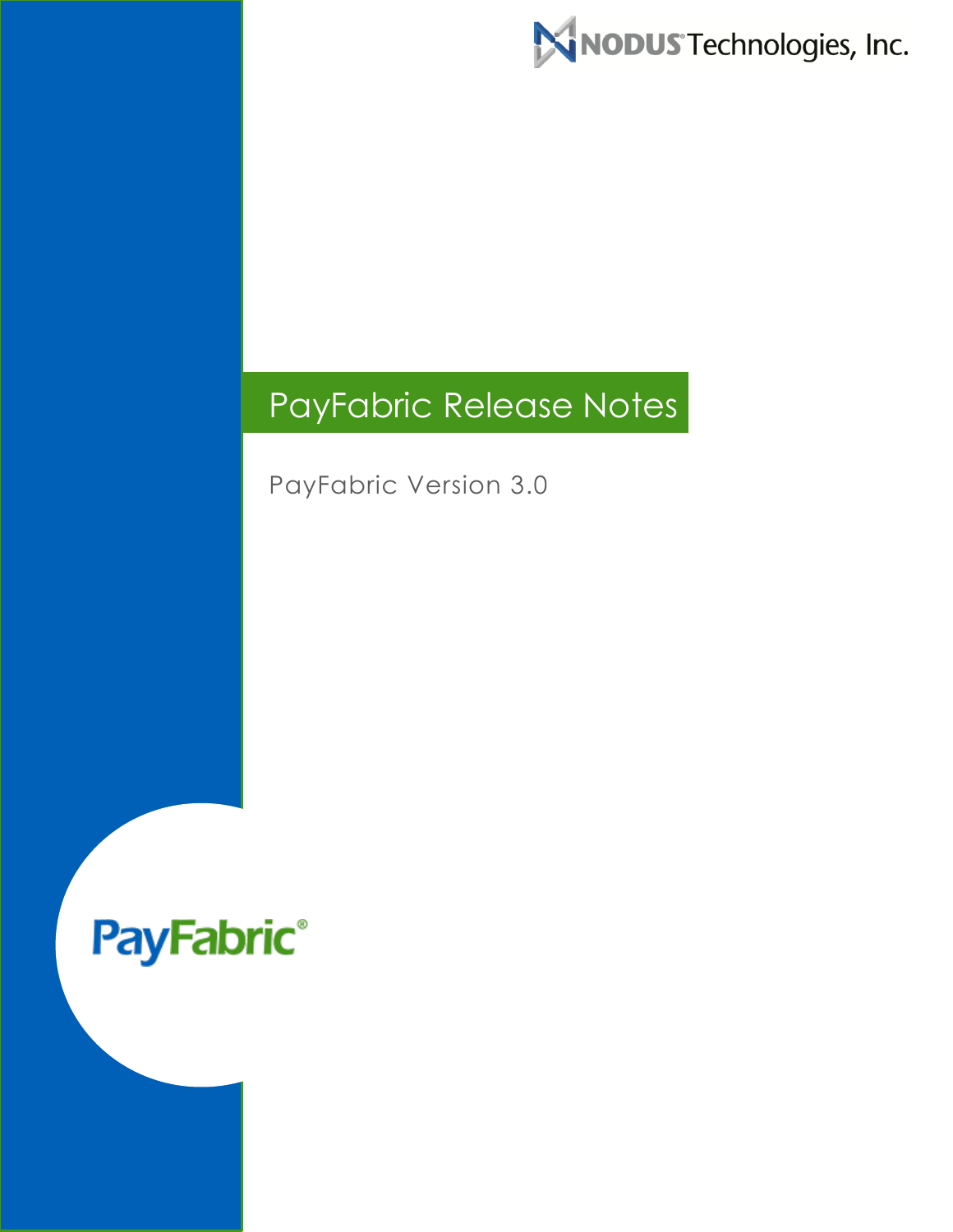# Copyright Information

**Copyright © 2008-2018 Nodus Technologies, Inc. All rights reserved. - Copyright © 1990-2018 BV Software. All rights reserved. Your right to copy this documentation is limited by copyright law and the terms of the software license agreement. As the software licensee, you may make a reasonable number of copies or printouts for your own use. Making unauthorized copies, adaptations, compilations, or derivative works for commercial distribution is prohibited and constitutes a punishable violation of the law.**

**Trademarks Nodus PayLink, PayFabric, CRM Charge, eStore Solution Stack, Scheduled Payments, ePay Advantage, Credit Card Advantage, eStore Advantage, and Retail Advantage are either registered trademarks or trademarks of Nodus Technologies, Inc. in the United States.**

**The names of actual companies and products mentioned herein may be trademarks or registered marks - in the United States and/or other countries - of their respective owners.**

**The names of companies, products, people, and/or data used in window illustrations and sample output are fictitious and are in no way intended to represent any real individual, company, product, or event, unless otherwise noted.**

**Warranty Disclaimer Nodus technologies, Inc. disclaim any warranty regarding the sample code contained in this documentation, including the warranties of merchantability and fitness for a particular purpose.**

**Limitation of Liability The content of this manual is furnished for informational use only, is subject to change without notice, and should not be construed as a commitment by Nodus Technologies, Inc. Nodus Technologies, Inc. assumes no responsibility or liability for any errors or inaccuracies that may appear in this manual. Neither Nodus Technologies, Inc. nor anyone else who has been involved in the creation, production or delivery of this documentation shall be liable for any indirect, incidental, special, exemplary or consequential damages, including but not limited to any loss of anticipated profit or benefits, resulting from the use of this documentation or sample code.**

**License agreement Use of this product is covered by a license agreement provided with the software product. If you have any questions, please call Nodus Technologies Support at 909-482-4701**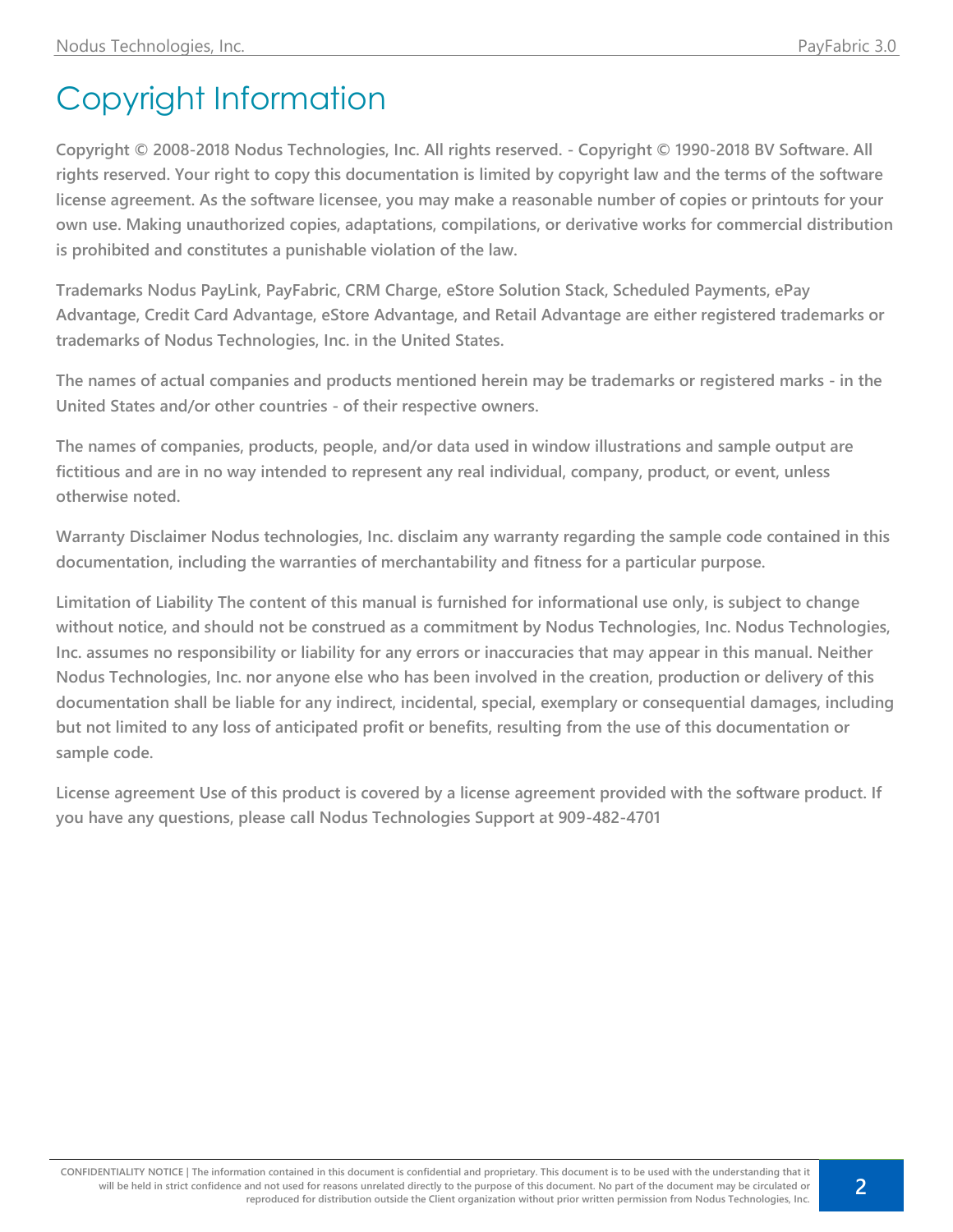

## **What's New in PayFabric 3.0 | Cloud Payment Solution**

### Enhanced user experience with brand new PayFabric Portal.

**Toggle between sandbox and production PayFabric service instance within a single login account.**

| Sandbox Live<br>PayFabric ▼                                  |                                    |                         |                          |                         |                 |
|--------------------------------------------------------------|------------------------------------|-------------------------|--------------------------|-------------------------|-----------------|
| and Overview                                                 | Overview<br>Overview of my account |                         |                          |                         |                 |
| <b>Virtual Terminal</b><br>Process a Transaction             | <b>USD</b>                         | $\checkmark$            |                          |                         |                 |
| ్య<br><b>Process Batch Transactions</b>                      |                                    | <b>Gross Sales</b>      |                          | Refund                  |                 |
| <b>WA</b> Manage Transactions<br>鬧<br>Pay Later Transactions | $\Omega$<br><b>COUNT</b>           | \$0.00<br><b>AMOUNT</b> | $\Omega$<br><b>COUNT</b> | \$0.00<br><b>AMOUNT</b> |                 |
| <b>Reports</b>                                               | □ Last 7 Days                      |                         |                          |                         |                 |
| <b>Daily Activity</b><br>$\mathcal{A}$                       | \$2.00                             |                         |                          |                         | <b>Gross Sa</b> |
| <b>Transaction Summary</b><br>Ξi                             | \$1.50                             |                         |                          |                         |                 |
| <b>Service Usages</b><br>ΠH                                  | \$1.00                             |                         |                          |                         |                 |

|                  | <b>Payment Terminal</b>   |                       |  |  |
|------------------|---------------------------|-----------------------|--|--|
| Please Enter PIN | <b>PAX S300</b>           |                       |  |  |
| $* * * *$        | <b>Transaction Type</b>   |                       |  |  |
| 233<br>53pp      | Sale                      |                       |  |  |
|                  | <b>Transaction Amount</b> |                       |  |  |
|                  | 20.00                     |                       |  |  |
|                  |                           |                       |  |  |
|                  |                           |                       |  |  |
|                  | <b>Use Credit Card</b>    | <b>Use Debit Card</b> |  |  |

**Switch Processing Mode** 

### Offer card-present payment processing with EMV.

**Supports point-of-sale and retail channel via hardware terminal devices from PAX Technology.**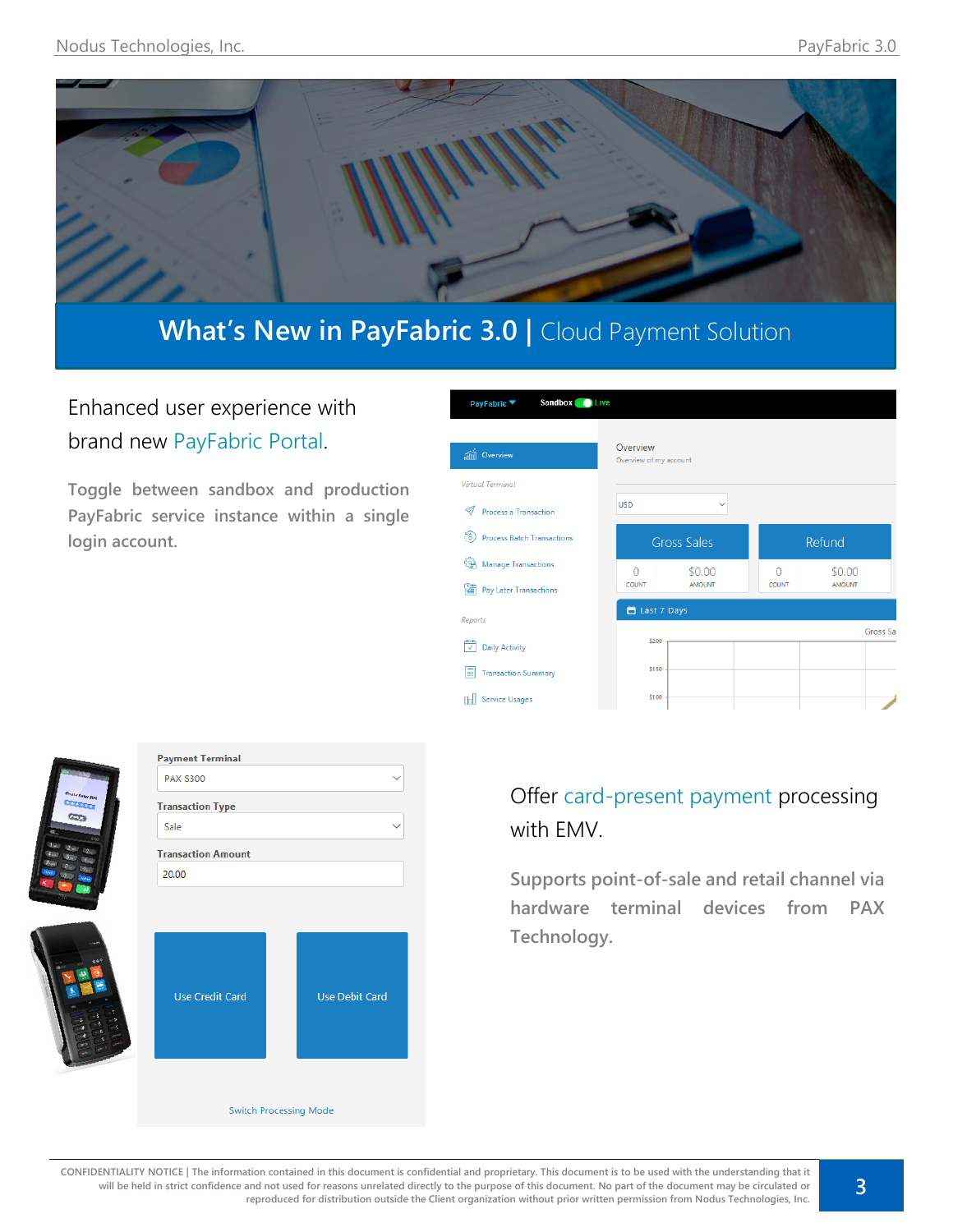## Reduce PCI Scope with Point-to-Point Encryption via Bluefin Decryptx.

**Protect card data at point of interaction (POI) using encryption to fight malware.**

| Manage Users                     | <b>User Roles</b> |        |        |              |
|----------------------------------|-------------------|--------|--------|--------------|
| $A - Z$                          | $\checkmark$      |        |        |              |
| <b>Invite User</b>               |                   |        |        | ×            |
| Email *                          |                   |        |        |              |
| Email                            |                   |        |        | X            |
| + Additional User                |                   |        |        |              |
| Role                             |                   |        |        |              |
| ---- Select a role ----          |                   |        |        | $\checkmark$ |
| Message                          |                   |        |        |              |
| Message in the invitation email. |                   |        |        |              |
|                                  |                   |        |        |              |
|                                  |                   | Cancel | Invite |              |



## Support multiple users against a single PayFabric organization.

**Invite additional user(s) to PayFabric within an organization. Manage user's permission through roles & assigned permission.** 

### New API endpoint and portal URLs for PayFabric.

**Eliminate versioning in both portal and service API URLs going forward.** 

#### **API URLs:**

- 1. Live: https://www.payfabric.com/payment/api
- 2. Sandbox: https://sandbox.payfabric.com/payment/api

#### **Hosted Page URLs:**

- 1. Live: https://www.payfabric.com/payment/web
- 2. Sandbox: https://sandbox.payfabric.com/payment/web

#### **Portal URL:**

Sandbox & Production: https://www.payfabric.com/portal

#### **Interested in moving to this version?** Please contact us at [support@payfabric.com.](mailto:support@payfabric.com)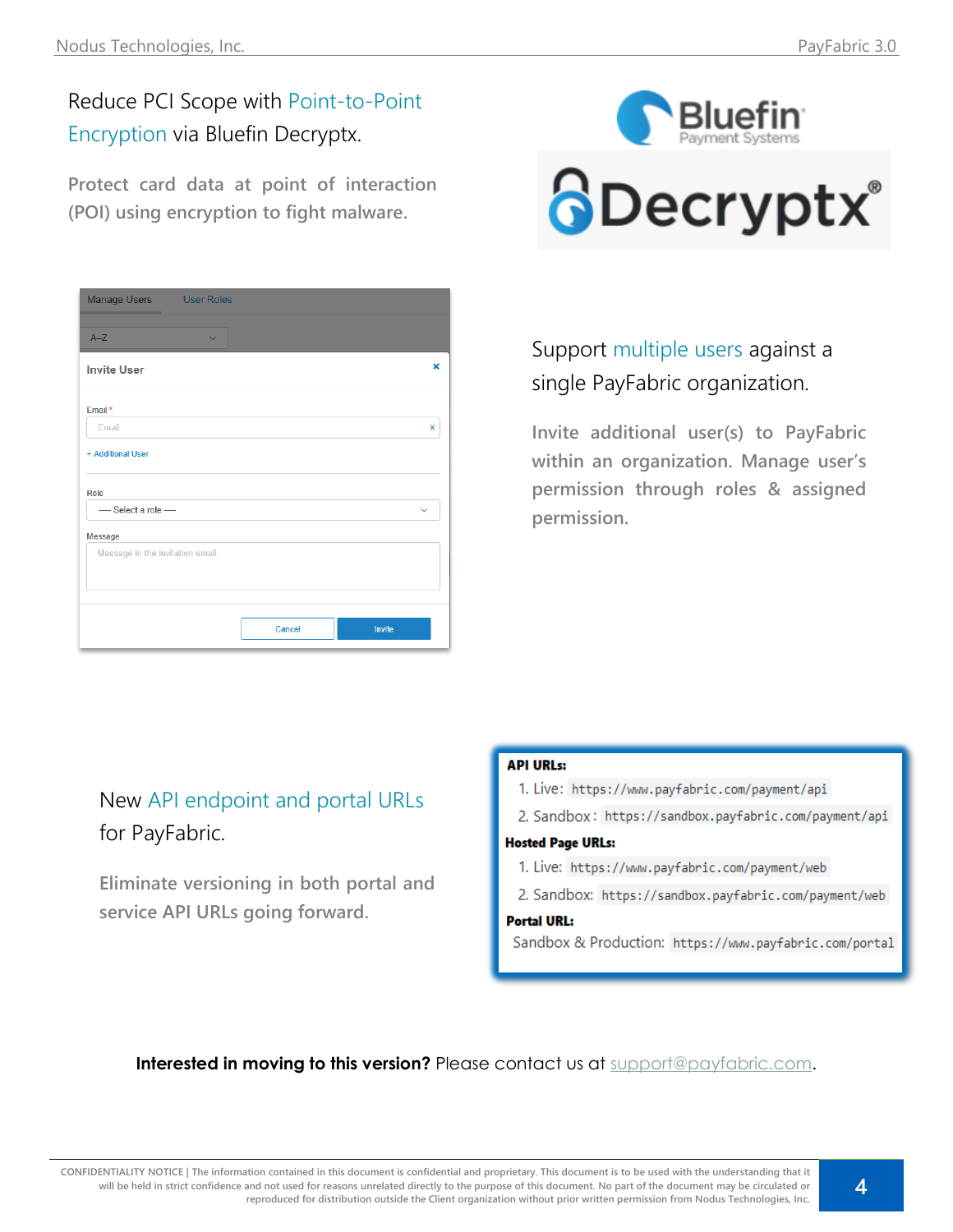## Change Log – November Release

| <b>ITEM#</b> | <b>TITLE</b>                                                                    | <b>DESCRIPTION</b>                                                                                                                                                                                                                                                                                                                                                                                                                    |
|--------------|---------------------------------------------------------------------------------|---------------------------------------------------------------------------------------------------------------------------------------------------------------------------------------------------------------------------------------------------------------------------------------------------------------------------------------------------------------------------------------------------------------------------------------|
| $\mathbf{1}$ | <b>Support PayLink Service</b>                                                  | Offer PayLink service to new and existing PayFabric [v3]<br>customers.<br>Production:<br>API URL: https://www.payfabric.com/paylink/api<br>Hosted Page URL: https://www.payfabric.com/paylink/web<br>Help: https://www.payfabric.com/paylink/help<br>Sandbox:<br>API URL: https://sandbox.payfabric.com/paylink/api<br>Hosted Page URL: https://sandbox.payfabric.com/paylink/web<br>Help: https://sandbox.payfabric.com/paylink/help |
| 2.           | Support PayLink integration with<br>SalesPad API                                | Offer PayLink integration to back office SalesPad Desktop for all<br>successful payments from PayLink.                                                                                                                                                                                                                                                                                                                                |
| 3.           | Return of the URL in the Create a<br>PayLink response.                          | Support the inclusion of PayLink URL in the Create a PayLink<br>response so 3 <sup>rd</sup> party application does not need to reconstruct<br>the PayLink URL using PayLink ID.                                                                                                                                                                                                                                                       |
| 4.           | Hosted DNS Server Support for<br>EMV                                            | PayFabric will offer hosted DNS server for EMV terminal support.<br>This will make it simpler to auto-register a new IP address for the<br>hardware device to associate with the SSL certificate.                                                                                                                                                                                                                                     |
| 5.           | Enable/Disable EMV from hosted<br>page                                          | Allow 3rd party application to enable/disable EMV on-the-fly on<br>a per-transaction basis via the following query string parameter.<br>ProcessingMethod=0: Web Entry only<br>ProcessingMethod=1: EMV only<br>п<br>ProcessingMethod=2: Both Web Entry and EMV<br>Ξ                                                                                                                                                                    |
| 6.           | Changes to PayLink API                                                          | Status<br>0: Draft<br>٠<br>1: Pending<br>2: Cancelled<br>3: Paid<br>$\blacksquare$<br>IntegrationStatus<br>0: Pending<br>п<br>1: Failed<br>п<br>2: Successful<br>٠                                                                                                                                                                                                                                                                    |
| 7.           | Billing and shipping address<br>submission via Create Transaction<br><b>API</b> | Enable application to pass in billing and shipping information<br>during transaction creation without card information.                                                                                                                                                                                                                                                                                                               |
| 8.           | Add user role for EMV and<br><b>Bluefin</b>                                     | Offer role-based permission control for both EMV and Bluefin<br>features.                                                                                                                                                                                                                                                                                                                                                             |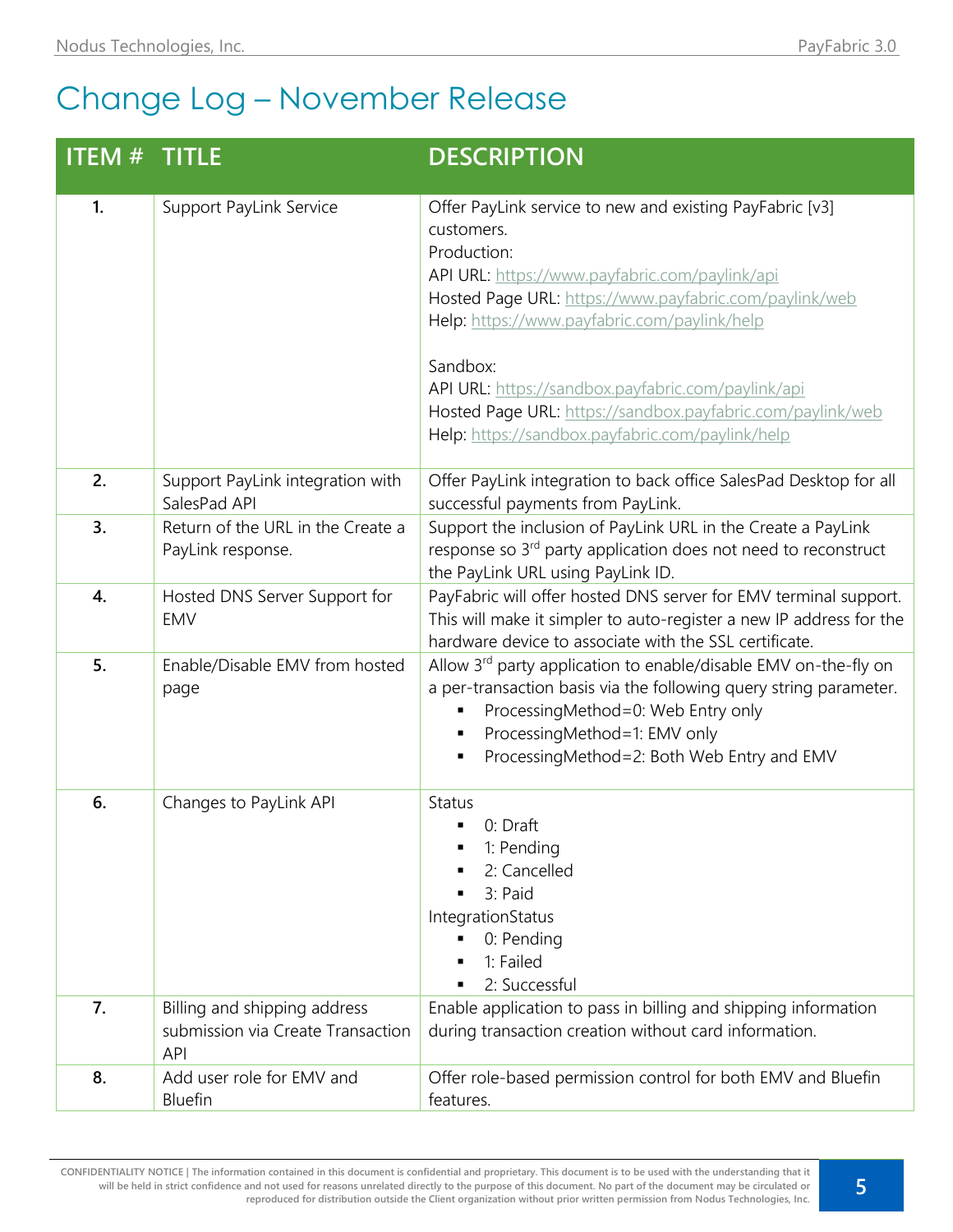# Change Log – September Release

| <b>ITEM # TITLE</b> |                                                                          | <b>DESCRIPTION</b>                                                                                                                                                                                                                                                                                                             |
|---------------------|--------------------------------------------------------------------------|--------------------------------------------------------------------------------------------------------------------------------------------------------------------------------------------------------------------------------------------------------------------------------------------------------------------------------|
| 1.                  | Enable/Disable Bluefin from API                                          | Allow 3 <sup>rd</sup> party application to enable/disable Bluefin on-the-fly<br>via API on a per-transaction basis using a new added query<br>string parameter.<br>UseBluefin=0: regular keyboard entry<br>UseBluefin=1: encryption key entry via Bluefin device<br>UseBluefin=2: both regular keyboard & encryption key entry |
| 2.                  | Add filter options for Transaction<br>Get API                            | Add ability to filter transaction based on transaction status<br>Add ability to exclude transaction with 'unprocess' status                                                                                                                                                                                                    |
| 3.                  | Applying a 'no role' to a portal<br>user                                 | If 'no role' is assigned to a user, the user will have read-only<br>permission.                                                                                                                                                                                                                                                |
| 4.                  | Maximum amount limit per<br>transaction                                  | Increase maximum amount limit per transaction.                                                                                                                                                                                                                                                                                 |
| 5.                  | Override PayFabric hosted pages'<br>theme.                               | There were some properties within custom CSS not able to<br>override PayFabric's hosted page theme. This has been<br>addressed.                                                                                                                                                                                                |
| 6.                  | Sandbox attribute support to limit<br>action available within an iFrame. | When loading PayFabric hosted page through Iframe, 3rd party<br>application now can set the 'sandbox' attribute on the Iframe<br>element.                                                                                                                                                                                      |
| 7.                  | Additional Level 2/3 Field Default                                       | The following fields are added to TSYS and American Express<br>processors for Payflow Pro Gateway:<br>TSYS: VATRegistrationNumber, CustomerVATRegistarion<br>American Express: ItemCatalogNumber and<br>ItemCostCenterNumber                                                                                                   |
| 8.                  | Ability to save a wallet entry with<br>partial billing address info.     | User now can save a wallet entry with partial billing address<br>details from both wallet hosted page & API requests.                                                                                                                                                                                                          |

## Change Log – July Release

| $\Pi$ item $\#$ fitle |                              | <b>DESCRIPTION</b>                                                               |
|-----------------------|------------------------------|----------------------------------------------------------------------------------|
|                       | FrontStream Fundraising Pro  | Newly added payment gateway integrating with FrontStream<br>Donation API.        |
|                       |                              | Easily build custom donation experience with existing application<br>or website. |
| 2.                    | Forte                        | Newly added gateway to support Canadian eCheck.                                  |
| 3.                    | Cybersource SOAP             | Newly added gateway to support Cybersource SOAP version.                         |
| 4.                    | New BIN range for Mastercard | Support 2-series BIN range from Mastercard.                                      |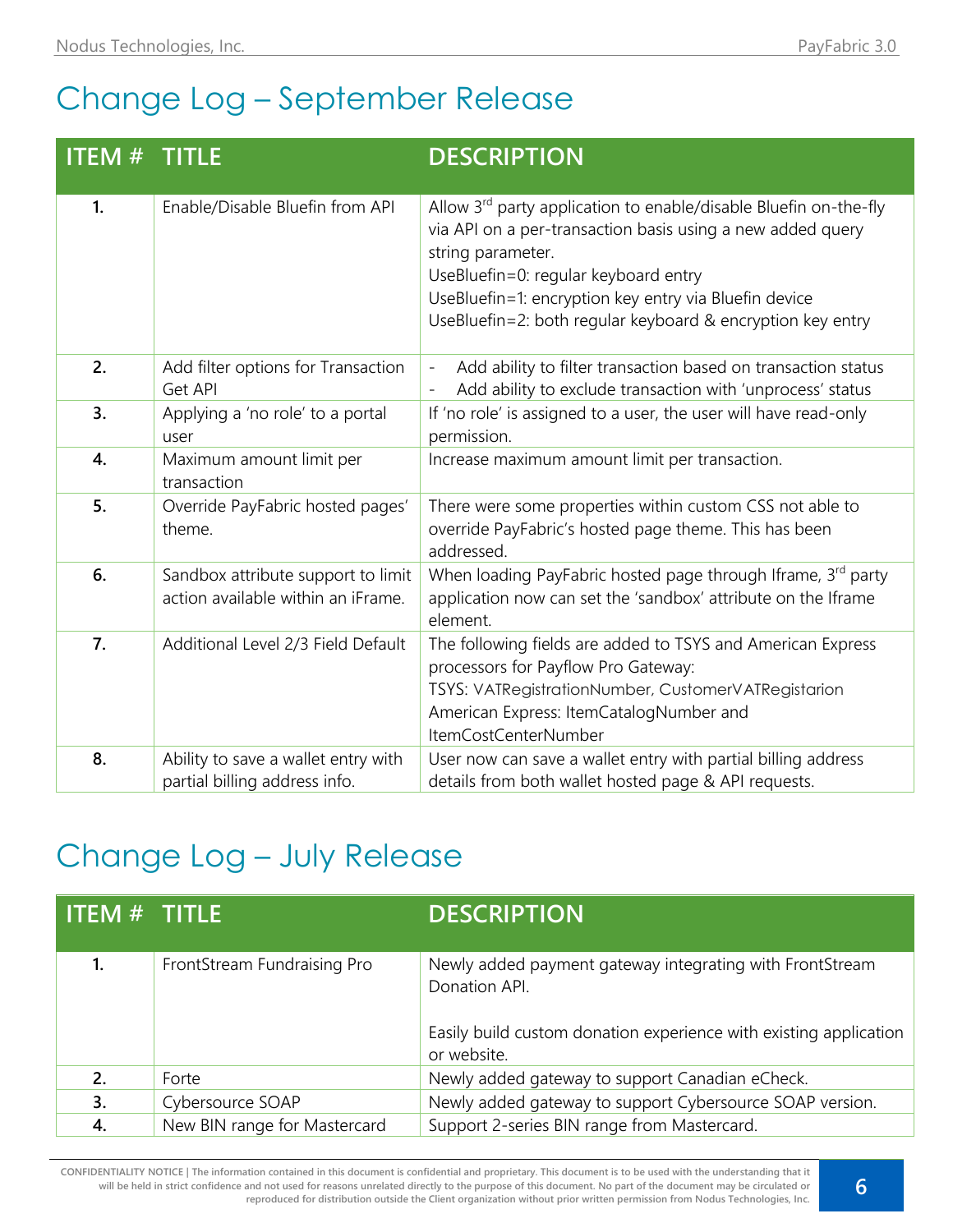| 5.  | Support Gateway Profile as a<br>hosted page                                                                                        | Ability to embed PayFabric's gateway profile page in an iFrame<br>to allow internal admin user to manage gateway account profile<br>from application.                                                            |
|-----|------------------------------------------------------------------------------------------------------------------------------------|------------------------------------------------------------------------------------------------------------------------------------------------------------------------------------------------------------------|
| 6.  | Currency lock                                                                                                                      | Add ability for 3 <sup>rd</sup> party integrator with PayFabric to lock<br>currency on PayFabric's hosted payment page to prevent user to<br>change currency type.                                               |
| 7.  | JavaScript events notification                                                                                                     | Allow implementation that use an iFrame for PayFabric's hosted<br>page and using PayFabric confirmation page to receive<br>JavaScript notification event on any transaction/wallet/gateway<br>completion status. |
| 8.  | <b>Customer ID Submission</b>                                                                                                      | Address issue where Customer ID information was not submitted<br>to Cybersource gateway.                                                                                                                         |
| 9.  | Invoice Number on Daily<br><b>Transaction Activity</b>                                                                             | Invoice Number was not shown on Daily Activity report. This has<br>been addressed with the 'invoice number' data populated into<br>the report every hour.                                                        |
| 10. | Move 'Same as billing' checkbox<br>on PayFabric's hosted page to<br>right below 'Use New Address'<br>for better user's experience. | Shipping Information<br>٠<br>Use New Address<br>Same as billing                                                                                                                                                  |

## Change Log – May Release

| <b>ITEM # TITLE</b> |                                            | <b>DESCRIPTION</b>                                                                                                                                                                               |
|---------------------|--------------------------------------------|--------------------------------------------------------------------------------------------------------------------------------------------------------------------------------------------------|
| 1.                  | <b>Global Navigation Support</b>           | - Support PayFabric sandbox and production instances under a<br>single user login.<br>- Allow multiple organization(s) provision under a single user<br>login.                                   |
| 2.                  | Additional User(s) & Role                  | Ability to invite additional user to PayFabric portal with assigned<br>user role and permissions.                                                                                                |
| 3.                  | New API endpoint and portal<br><b>URLs</b> | Removal of versioning across PayFabric URLs.<br><b>API URLS:</b><br>Live: https://www.payfabric.com/payment/api<br>Sandbox: https://sandbox.payfabric.com/payment/api                            |
|                     |                                            | Hosted Page URLs:<br>Live: https://www.payfabric.com/payment/web<br>Sandbox: https://sandbox.payfabric.com/payment/web<br>Portal URL (Sandbox & Production):<br>https://www.payfabric.com/portal |